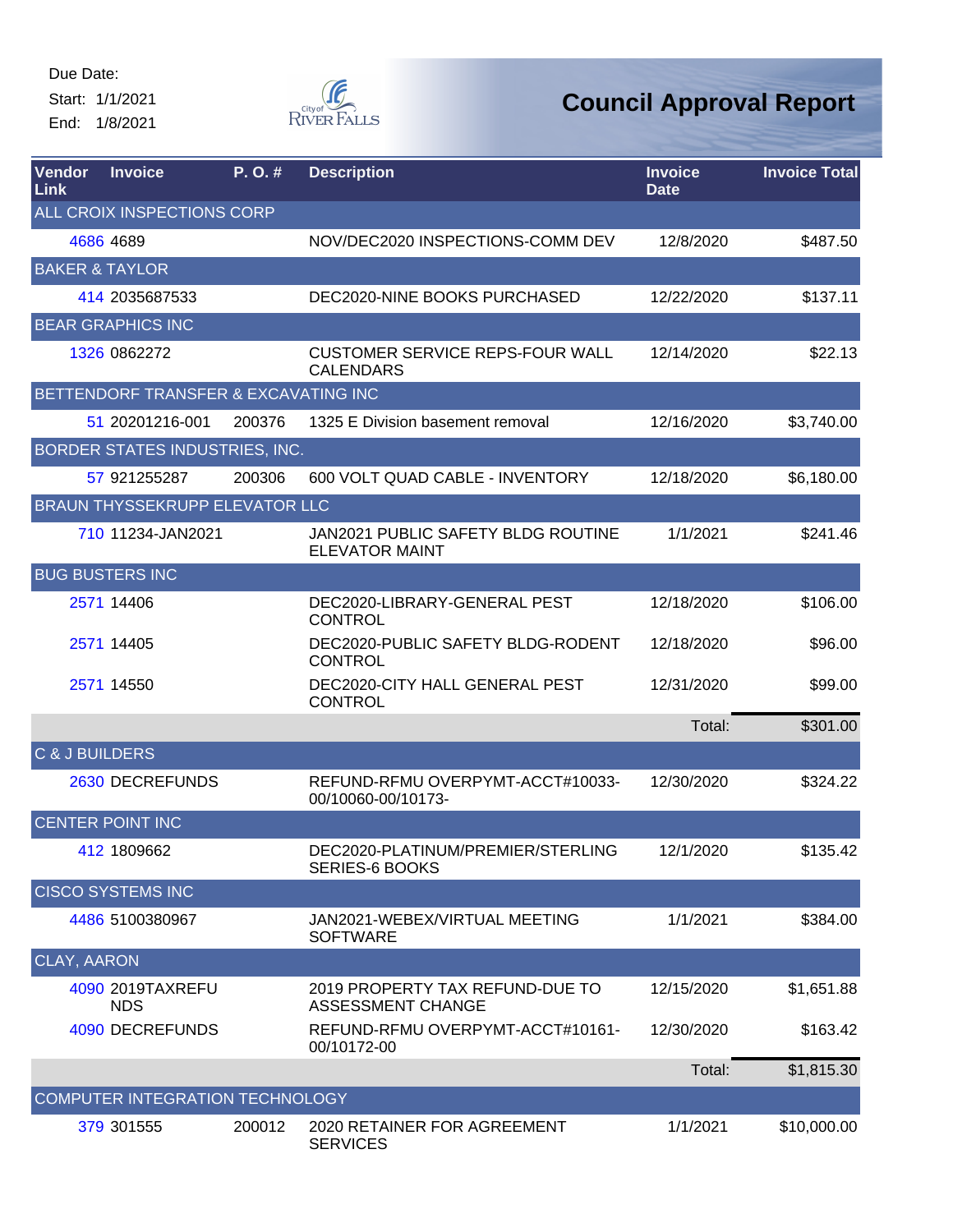Start: 1/1/2021 End: 1/8/2021



| Vendor<br>Link   | <b>Invoice</b>                       | P.O.#  | <b>Description</b>                                         | <b>Invoice</b><br><b>Date</b> | <b>Invoice Total</b> |
|------------------|--------------------------------------|--------|------------------------------------------------------------|-------------------------------|----------------------|
|                  | <b>CORE &amp; MAIN LP</b>            |        |                                                            |                               |                      |
|                  | 134 N543257                          |        | <b>TWO SEALTITE GASKETS</b>                                | 12/31/2020                    | \$27.52              |
|                  | <b>CORPORATE FLEET SERVICES, INC</b> |        |                                                            |                               |                      |
|                  | 2786 66169                           | 210023 | JAN2021-LEASE CONTRACT FOR THREE PD<br><b>VEHICLES</b>     | 1/1/2021                      | \$1,007.20           |
|                  | <b>CRAIG RAPP LLC</b>                |        |                                                            |                               |                      |
|                  | 3613 11.20.01-2021                   | 210002 | <b>Executive Leadership Developme</b>                      | 1/1/2021                      | \$1,400.00           |
|                  | <b>DAVID E WILKENS INC</b>           |        |                                                            |                               |                      |
|                  | 160 400197/400197-<br>R              |        | DEC2020-TWO TOWED VEHICLES                                 | 12/22/2020                    | \$200.00             |
|                  | <b>DEISS, RANDALL E</b>              |        |                                                            |                               |                      |
|                  | 4556 3372                            | 200248 | DEC2020-PD-STORAGE TRAILERS FOR<br><b>OFFICE FURNITURE</b> | 12/31/2020                    | \$400.00             |
|                  | DELTA DENTAL OF WISCONISN INC        |        |                                                            |                               |                      |
|                  | 2572 JAN 1545554<br><b>RETIREE</b>   |        | JAN 2021 RETIREE VISION INS                                | 1/1/2021                      | \$6.21               |
|                  | 2572 JAN 1545553                     |        | JAN 2021 VISION INSURANCE                                  | 1/1/2021                      | \$454.81             |
|                  |                                      |        |                                                            | Total:                        | \$461.02             |
|                  | DEPT OF PUBLIC INSTRUCTION           |        |                                                            |                               |                      |
|                  | 1531 INV01749M4R9<br>T <sub>3</sub>  |        | 2021 WISCAT/RF PUBLIC LIBRARY                              | 1/1/2021                      | \$200.00             |
|                  | DOBBERTIN, BRANDON                   |        |                                                            |                               |                      |
|                  | 1378 2020BOARDPA<br>Y                |        | 2020 PARK AND REC BOARD PAY-7<br><b>MEETINGS</b>           | 12/31/2020                    | \$350.00             |
| <b>E W HOMES</b> |                                      |        |                                                            |                               |                      |
|                  | 4461 DECREFUNDS                      |        | REFUND-RFMU OVERPYMT-ACCT#10182-00                         | 12/30/2020                    | \$39.00              |
|                  | <b>ELSTER SOLUTIONS CORP</b>         |        |                                                            |                               |                      |
|                  | 1536 9000118885                      | 200328 | <b>48 AMI METERS PURCHASED</b>                             | 12/18/2020                    | \$6,144.00           |
|                  | 1536 9000118886                      | 200328 | DEC2020-192 AMI METERS PURCHASED                           | 12/31/2020                    | \$22,656.00          |
|                  |                                      |        |                                                            | Total:                        | \$28,800.00          |
|                  | EO JOHNSON CO. INC                   |        |                                                            |                               |                      |
|                  | 98 INV866399                         |        | 2021 CONTRACT-CANON<br>PLOTTER/SCANNER                     | 1/1/2021                      | \$600.00             |
|                  | 98 28448791                          |        | JAN2021-LIBRARY-RICOH COPIER BASE<br><b>PYMT</b>           | 1/1/2021                      | \$125.74             |
|                  |                                      |        |                                                            | Total:                        | \$725.74             |
|                  | <b>EVERBRIDGE, INC</b>               |        |                                                            |                               |                      |
|                  | 3483 M57871                          | 210018 | 2021 SMART WEATHER ALERT SYSTEM                            | 1/1/2021                      | \$1,150.00           |
|                  | <b>EXPRESS PERSONNEL SERVICES</b>    |        |                                                            |                               |                      |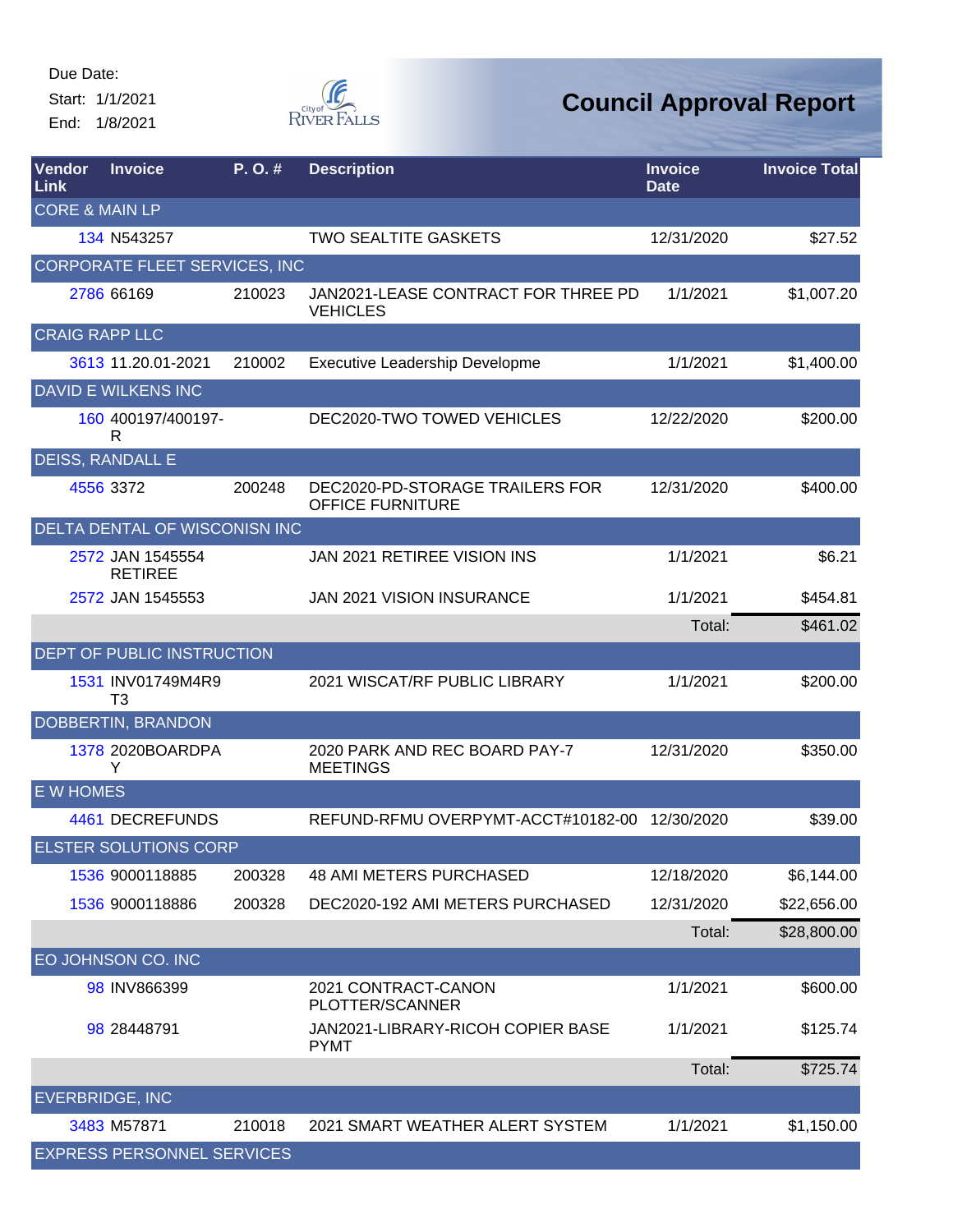Start: 1/1/2021

End: 1/8/2021



| Vendor<br><b>Link</b> | <b>Invoice</b>                 | P. O. # | <b>Description</b>                                          | <b>Invoice</b><br><b>Date</b> | <b>Invoice Total</b> |
|-----------------------|--------------------------------|---------|-------------------------------------------------------------|-------------------------------|----------------------|
|                       | 109 24742845                   |         | WKEND 12/6/20-J.HAYES-27HRS-TEMP<br><b>COMM INTERN</b>      | 12/8/2020                     | \$591.30             |
|                       | 109 24803405                   |         | WKEND 12/20/20-J.HAYES-40HRS-TEMP<br><b>COMM INTERN</b>     | 12/21/2020                    | \$876.00             |
|                       | 109 24830861                   | 200346  | WKEND12/27-T.WILLIAMS-23.75HRS-TEMP<br><b>PARK MAINT</b>    | 12/28/2020                    | \$472.15             |
|                       | 109 24830859                   |         | WKEND 12/27/20-J.HAYES-33HRS-TEMP<br><b>COMM INTERN</b>     | 12/28/2020                    | \$722.70             |
|                       |                                |         |                                                             | Total:                        | \$2,662.15           |
|                       | <b>FIRST SUPPLY LLC</b>        |         |                                                             |                               |                      |
|                       | 116 12485071-00                | 200380  | <b>HYDRANT PARTS</b>                                        | 12/1/2020                     | \$1,343.30           |
|                       | <b>FORUM COMMUNICATION CO</b>  |         |                                                             |                               |                      |
|                       | 234 CL01767999                 |         | DEC2020-CANCELLED UAB MTG-<br><b>NEWSPAPER NOTICE</b>       | 12/17/2020                    | \$6.29               |
|                       | 234 CL01767960                 |         | DEC2020-COUNCIL PROCEEDINGS-<br><b>NEWSPAPER NOTICE</b>     | 12/17/2020                    | \$317.65             |
|                       | 234 CL01767959                 |         | DEC2020-COUNCIL MTG CANCELLATION-<br><b>PAPER NOTICE</b>    | 12/17/2020                    | \$6.29               |
|                       |                                |         |                                                             | Total:                        | \$330.23             |
|                       | FP MAILING SOLUTIONS           |         |                                                             |                               |                      |
|                       | 849 RI104721465                |         | 2021 POSTBASE METER/SCALE RENTAL                            | 1/1/2021                      | \$344.04             |
|                       | <b>GAULKE, BRENDA</b>          |         |                                                             |                               |                      |
|                       | 1377 2020BOARDPA<br>Y          |         | 2020 PARK AND REC BOARD PAY-7<br><b>MEETINGS</b>            | 12/31/2020                    | \$350.00             |
|                       | <b>GHD SERVICES INC</b>        |         |                                                             |                               |                      |
|                       | 489 1092020                    | 200027  | THRU 12/19/2020 - ABANDONED LANDFILL<br><b>PROF SERVICE</b> | 12/22/2020                    | \$225.50             |
|                       | <b>GUARDIAN SUPPLY LLC</b>     |         |                                                             |                               |                      |
|                       | 4255 7987                      |         | POLICE DEPT-J.WALKER-GLOVES                                 | 12/23/2020                    | \$34.99              |
|                       | <b>HEALTH PARTNERS</b>         |         |                                                             |                               |                      |
|                       | 356 JAN 101698090              |         | JAN 2021 HEALTH DENTAL INSURANCE                            | 1/1/2021                      | \$178,921.64         |
|                       | <b>HUEBSCH LAUNDRY COMPANY</b> |         |                                                             |                               |                      |
|                       | 146 10077699                   | 200043  | WK12/9/20 PUBLIC WORKS UNIFORMS                             | 12/9/2020                     | \$110.72             |
|                       | 146 10079746                   | 200043  | WK12/16/20 PW UNIFORMS                                      | 12/16/2020                    | \$110.72             |
|                       | 146 10081806                   | 200043  | WK12/23/20 PW UNIFORMS                                      | 12/23/2020                    | \$110.72             |
|                       | 146 20052190                   | 200067  | 12/30/20 WASTEWATER PLANT RUG<br><b>SERVICE</b>             | 12/30/2020                    | \$49.51              |
|                       | 146 10083922                   | 200038  | 12/30/20 WATER DEPT UNIFORMS                                | 12/30/2020                    | \$40.86              |
|                       | 146 10083923                   | 200043  | 12/30/20 PW UNIFORMS                                        | 12/30/2020                    | \$110.72             |
|                       | 146 10083924                   | 200039  | 12/30/20 WASTEWATER DEPT UNIFORMS                           | 12/30/2020                    | \$36.41              |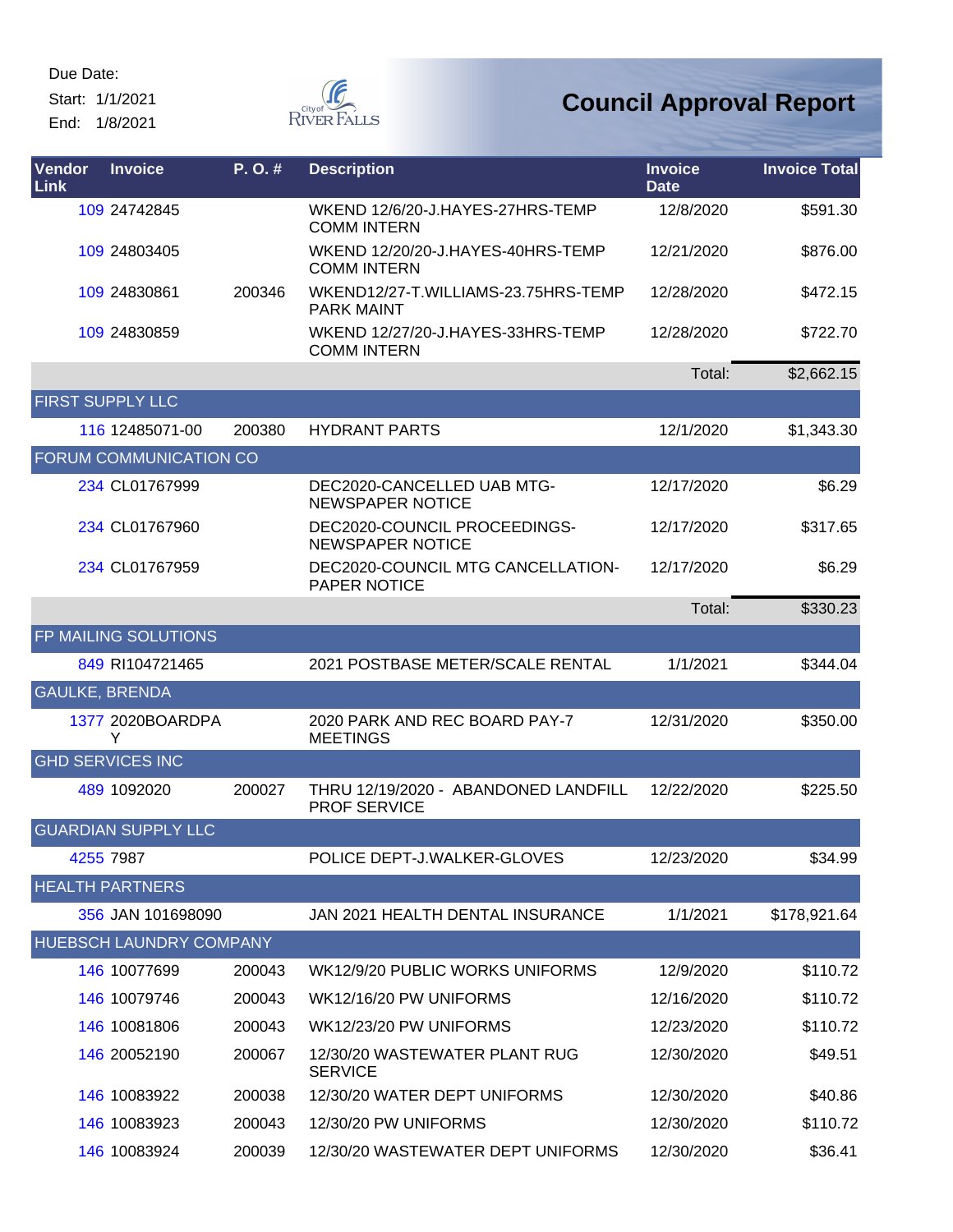Start: 1/1/2021 End: 1/8/2021



| Vendor<br>Link         | <b>Invoice</b>                                | P.O.#  | <b>Description</b>                                           | <b>Invoice</b><br><b>Date</b> | <b>Invoice Total</b> |
|------------------------|-----------------------------------------------|--------|--------------------------------------------------------------|-------------------------------|----------------------|
|                        | 146 10083921                                  |        | 12/30/20 ELECTRIC DEPT UNIFORMS                              | 12/30/2020                    | \$299.50             |
|                        |                                               |        |                                                              | Total:                        | \$869.16             |
|                        | <b>IDEMIA IDENTITY &amp; SECURITY USA LLC</b> |        |                                                              |                               |                      |
|                        | 4024 134658                                   | 200332 | 2021 Livescan Maintenance Agreement                          | 1/1/2021                      | \$2,630.00           |
|                        | <b>INNOVATIVE ELECTRIC LLC</b>                |        |                                                              |                               |                      |
|                        | 4427 1095                                     |        | 409 N 2ND ST-MISC ELECTRICAL WORK                            | 12/30/2020                    | \$467.86             |
| <b>J&amp;J GIS LLC</b> |                                               |        |                                                              |                               |                      |
|                        | 651 DEC2020                                   | 200028 | DEC2020 - J.NEILS GIS SERVICES                               | 12/31/2020                    | \$1,575.00           |
|                        | JOHNSON'S SANITATION INC                      |        |                                                              |                               |                      |
|                        | 4685 52266                                    |        | JUNE-AUG2020 TOILET RENTAL-<br>SOUTHFORK SUBSTATION          | 12/31/2020                    | \$360.00             |
|                        | LA RUE, PATRICIA                              |        |                                                              |                               |                      |
|                        | 1839 2020BOARDPA<br>Y                         |        | 2020 PARK AND REC BOARD PAY-7<br><b>MEETINGS-6 AS CHAIR</b>  | 12/31/2020                    | \$410.00             |
|                        | <b>LAKES COFFEE LLC</b>                       |        |                                                              |                               |                      |
|                        | 4064 13621                                    |        | DEC2020-POLICE DEPT COFFEE ORDER                             | 12/21/2020                    | \$80.00              |
|                        | LEAGUE OF WI MUNICIPALITIES                   |        |                                                              |                               |                      |
|                        | 180 2021MEMBERS 200377<br>HIP                 |        | 2021 MEMBERSHIP RENEWAL                                      | 1/1/2021                      | \$4,035.52           |
| <b>LEXIPOL LLC</b>     |                                               |        |                                                              |                               |                      |
|                        | 2221 8056                                     | 210009 | ANNUAL FIRE POLICY MANUAL & DAILY<br><b>TRAINING BULLETI</b> | 1/1/2021                      | \$1,667.00           |
|                        | LINCOLN NATIONAL LIFE INSURANCE COMPANY       |        |                                                              |                               |                      |
|                        | 3066 LINCOLN<br>483435144                     |        | JAN LINCOLN ADDITONAL AD&D/LIFE/DISB                         | 1/1/2021                      | \$274.32             |
|                        | 3066 LINCOLN<br>4183433818                    |        | <b>JAN LINCOLN AD&amp;D/LIFE/DISB</b>                        | 1/1/2021                      | \$4,819.22           |
|                        |                                               |        |                                                              | Total:                        | \$5,093.54           |
|                        | METERING & TECHNOLOGY SOLUTIONS               |        |                                                              |                               |                      |
|                        | 451 18451                                     |        | DEC2020-T-1000 GALLON 6-DIAL HRE-<br><b>WATER METERS</b>     | 12/17/2020                    | \$104.64             |
|                        | MSA PROFESSIONAL SERVICES, INC.               |        |                                                              |                               |                      |
|                        | 1284 R07949022.0-2 200330                     |        | NOV2020-DEC2020 RF GIS MIGRATION<br><b>FEASIBILITY STUDY</b> | 12/18/2020                    | \$1,282.50           |
|                        | MUNICIPAL CODE CORPORATION                    |        |                                                              |                               |                      |
|                        | 773 00352093-2021                             |        | JAN2021-NOV2021 MUNICODE ADMIN FEE                           | 1/1/2021                      | \$320.83             |
|                        | <b>NEW RICHMOND UTILITIES</b>                 |        |                                                              |                               |                      |
|                        | 4023 016547                                   |        | LABOR/BENEFITS/TRUCK TIME-POLE<br>INSTALL-ACCIDENT           | 12/17/2020                    | \$313.36             |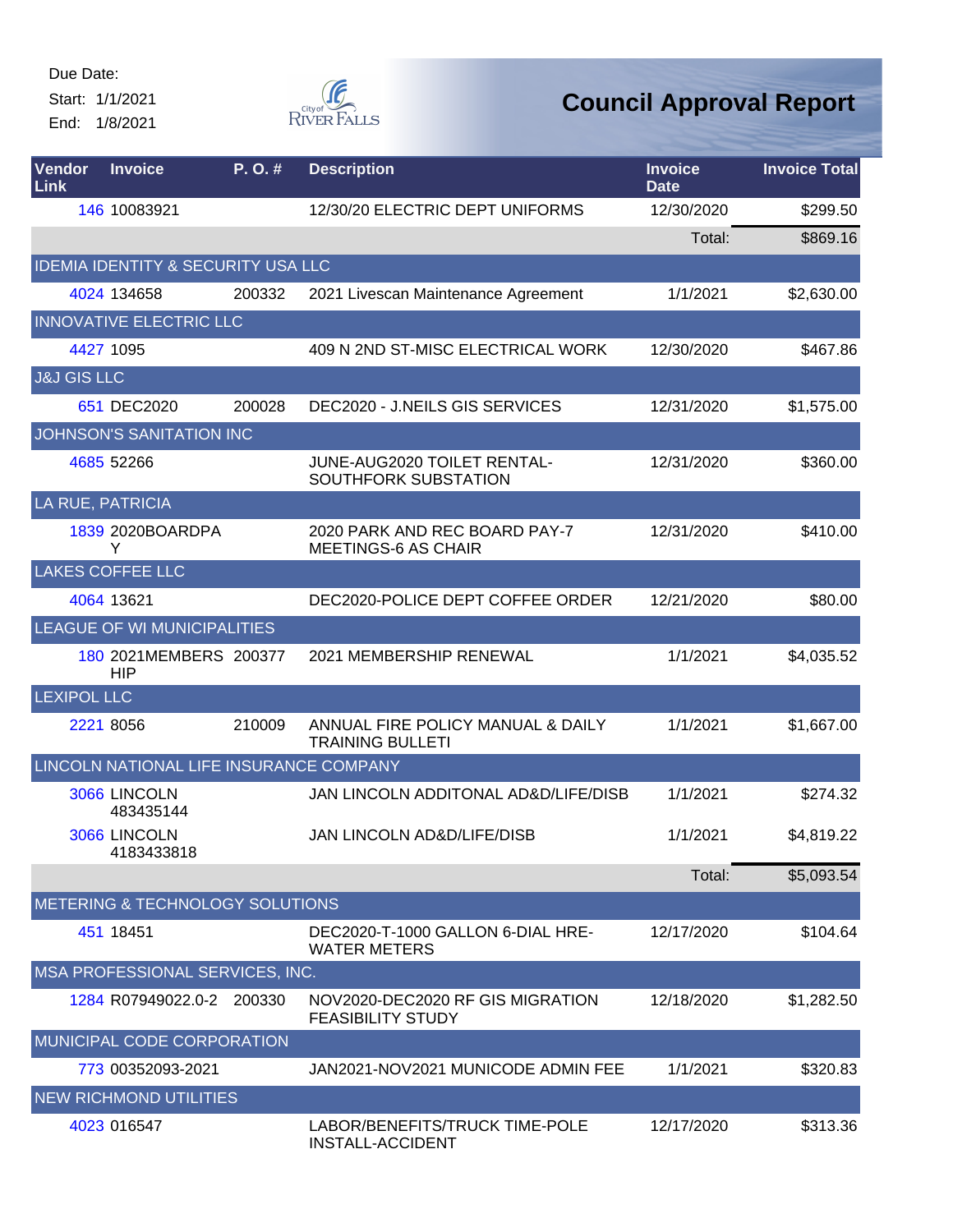Start: 1/1/2021 End: 1/8/2021



| Vendor<br>Link | <b>Invoice</b>                      | P. O.# | <b>Description</b>                                       | <b>Invoice</b><br><b>Date</b> | <b>Invoice Total</b> |
|----------------|-------------------------------------|--------|----------------------------------------------------------|-------------------------------|----------------------|
|                | NORDGREN, JAMES                     |        |                                                          |                               |                      |
|                | 2044 2020BOARDPA<br>Y               |        | 2020 PARK AND REC BOARD PAY-7<br><b>MEETINGS</b>         | 12/31/2020                    | \$350.00             |
|                | NORTHLAND BUSINESS SYSTEMS          |        |                                                          |                               |                      |
|                | 347 IN100767                        | 200354 | POLICE DEPT-ANNUAL LIBERTY SERVICE<br><b>CONTRACT</b>    | 1/1/2021                      | \$4,520.00           |
|                | <b>OEVERING HOMES</b>               |        |                                                          |                               |                      |
|                | <b>4680 DECREFUND</b>               |        | REFUND-RFMU OVERPYMT-ACCT#9827-<br>00/10157-00           | 12/30/2020                    | \$173.46             |
|                | <b>OFFICE ENTERPRISES INC</b>       |        |                                                          |                               |                      |
|                | 202 477379                          |        | POSTAGE MACHINE INK CARTRIDGE                            | 12/15/2020                    | \$200.34             |
|                | 202 476272                          |        | 2021 ENVELOPE OPENING MACHINE<br><b>CONTRACT RENEWAL</b> | 1/1/2021                      | \$330.00             |
|                |                                     |        |                                                          | Total:                        | \$530.34             |
|                | ONE TIME PAY VENDOR                 |        |                                                          |                               |                      |
|                | 9999 CHARLESCER<br><b>NOHOUS</b>    |        | REIMBURSE-MAILBOX DAMAGE FROM<br><b>CHRISTMAS STORM</b>  | 12/26/2020                    | \$77.48              |
|                | <b>PATRICK RICHTER</b>              |        |                                                          |                               |                      |
|                | 2636 2020BOARDPA<br>Y               |        | 2020 UAB BOARD PAY - FIVE<br>MEETINGS/THREE AS CHAIR     | 12/31/2020                    | \$280.00             |
|                | PAYDEN, ANGELA                      |        |                                                          |                               |                      |
|                | 4101 JAN2020                        |        | 1/28/2021 LIBRARY PRESENTER-<br>MINDFULNESS FOR STRESS   | 1/5/2021                      | \$150.00             |
|                | PAYPAL UPDATE/CHANGE VENDOR#/FID    |        |                                                          |                               |                      |
|                | 639 103962147                       |        | DEC2020 PAYPAL SERVICE FEES                              | 12/31/2020                    | \$30.00              |
|                | PEDRINI, MELISSA                    |        |                                                          |                               |                      |
|                | 3772 2020BOARDPA<br>Y               |        | 2020 PARK AND REC BOARD PAY-6<br><b>MEETINGS</b>         | 12/31/2020                    | \$300.00             |
|                | <b>PELION BENEFITS</b>              |        |                                                          |                               |                      |
|                | 5 AHLBORN<br><b>RETIREMENT</b>      |        | FROZEN SICK RETIREMENT TO PELION                         | 12/18/2020                    | \$6,722.94           |
|                | PIERCE COUNTY TREASURER             |        |                                                          |                               |                      |
|                | 210 DEC2020                         |        | DEC2020 JAIL, DWI & INTERLOCK                            | 12/30/2020                    | \$660.42             |
|                | PROLOGUE PLANNING GROUP             |        |                                                          |                               |                      |
|                | 4676 20-01                          | 200382 | OCT-DEC2020 PLANNING CONSULTING<br><b>SERVICES</b>       | 12/31/2020                    | \$1,197.00           |
|                | RFMU PAYMENTS OR REFUNDS            |        |                                                          |                               |                      |
|                | 990610 BRIANELLSTR<br><b>OM</b>     |        | REFUND-RFMU OVERPYMT-ACCT#1351-01                        | 12/30/2020                    | \$56.46              |
|                | 990610 BERNARDABR<br><b>AHAMSON</b> |        | REFUND-RFMU OVERPYMT-ACCT#1614-<br>00/1617-12            | 12/30/2020                    | \$290.66             |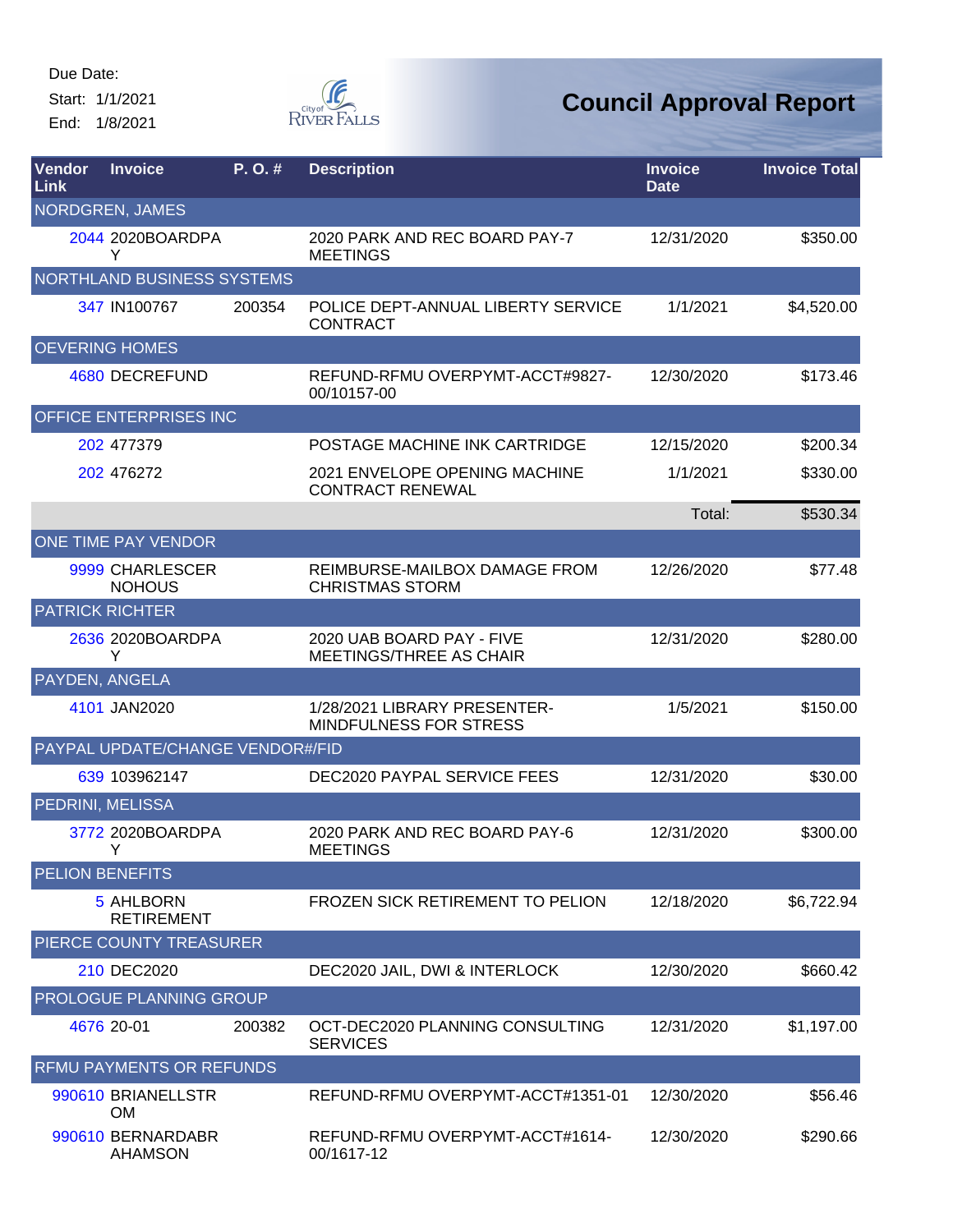Start: 1/1/2021 End: 1/8/2021



| <b>Vendor</b><br>Link | <b>Invoice</b>                         | P. O. # | <b>Description</b>                                 | <b>Invoice</b><br><b>Date</b> | <b>Invoice Total</b> |
|-----------------------|----------------------------------------|---------|----------------------------------------------------|-------------------------------|----------------------|
|                       | 990610 ANNDUSEK                        |         | REFUND-RFMU OVERPYMT-ACCT#1698-00                  | 12/30/2020                    | \$95.44              |
|                       | 990610 TANYAMEYER                      |         | REFUND-RFMU OVERPYMT-ACCT#1774-09                  | 12/30/2020                    | \$210.34             |
|                       | 990610 VIRGINIAHILDE<br>N              |         | REFUND-RFMU OVERPYMT-ACCT#2204-03                  | 12/30/2020                    | \$130.84             |
|                       | 990610 KYLEHOFMEIS<br><b>TER</b>       |         | REFUND-RFMU OVERPYMT-ACCT#2417-01                  | 12/30/2020                    | \$31.55              |
|                       | 990610 PATRICEMARVI<br>N               |         | REFUND-RFMU OVERPYMT-ACCT#2978-00                  | 12/30/2020                    | \$68.42              |
|                       | 990610 DONALDMITCH                     |         | REFUND-RFMU OVERPYMT-ACCT#3057-00                  | 12/30/2020                    | \$130.20             |
|                       | 990610 PAULINEWILLIA<br>MS             |         | REFUND-RFMU OVERPYMT-ACCT#3178-01                  | 12/30/2020                    | \$240.27             |
|                       | 990610 STEPHANIEKE<br><b>DRA</b>       |         | REFUND-RFMU OVERPYMT-ACCT#3724-23                  | 12/30/2020                    | \$52.60              |
|                       | 990610 TERAHENNEN                      |         | REFUND-RFMU OVERPYMT-ACCT#4098-14                  | 12/30/2020                    | \$115.88             |
|                       | 990610 GRANTABBEYS<br><b>OLEM</b>      |         | REFUND-RFMU OVERPYMT-ACCT#4463-05                  | 12/30/2020                    | \$150.00             |
|                       | 990610 KENZIEJOHNS<br>ON               |         | REFUND-RFMU OVERPYMT-ACCT#4822-06                  | 12/30/2020                    | \$107.98             |
|                       | 990610 KRISTYOGLUN<br>D                |         | REFUND-RFMU OVERPYMT-ACCT#5013-08<br>C. WENIG      | 12/30/2020                    | \$402.11             |
|                       | 990610 ADAMLACY                        |         | REFUND-RFMU OVERPYMT-ACCT#5418-03                  | 12/30/2020                    | \$227.97             |
|                       | 990610 BGRSLLC                         |         | REFUND-RFMU OVERPYMT-ACCT#8677-<br>03/NRT RELOCATE | 12/30/2020                    | \$339.33             |
|                       | 990610 SAGEYEAGER                      |         | REFUND-RFMU OVERPYMT-ACCT#8766-02                  | 12/30/2020                    | \$28.46              |
|                       | 990610 CANDYBEER                       |         | REFUND-RFMU OVERPYMT-ACCT#9670-04                  | 12/30/2020                    | \$55.77              |
|                       | 990610 TERRANCEEW<br>Y                 |         | REFUND-RFMU OVERPYMT-ACCT#9752-01                  | 12/30/2020                    | \$153.22             |
|                       | 990610 RAYOLSON                        |         | REFUND-RFMU OVERPYMT-ACCT#9777-02                  | 12/30/2020                    | \$366.00             |
|                       | 990610 SAMANTHAOH<br><b>MANNREISSU</b> |         | REISSUE - RFMU OVERPYMT-ACCT#1476-<br>16           | 1/1/2021                      | \$51.00              |
|                       |                                        |         |                                                    | Total:                        | \$3,304.50           |
|                       | RIVER FALLS SENIOR CITIZENS            |         |                                                    |                               |                      |
|                       | 438 JAN2021                            |         | <b>JAN2021 SENIOR CENTER</b>                       | 1/1/2021                      | \$500.00             |
|                       | RIVER FALLS VETERINARY HOSPITAL        |         |                                                    |                               |                      |
|                       | 2810 29472                             |         | 12/22/20-ONE CAT-OFFICE<br>VISIT/EXAM/RABIES       | 12/22/2020                    | \$100.00             |
|                       | <b>ROBYN MATHEWS-LINGEN</b>            |         |                                                    |                               |                      |
|                       | 2586 351048                            | 200094  | DEC2020 CITY NEWSLETTER                            | 12/28/2020                    | \$1,702.50           |
|                       | 2586 351044                            |         | 2021 KINNI CORRIDOR HOSTING<br>RENEWAL/DOMAIN NAME | 1/1/2021                      | \$140.00             |
|                       |                                        |         |                                                    | Total:                        | \$1,842.50           |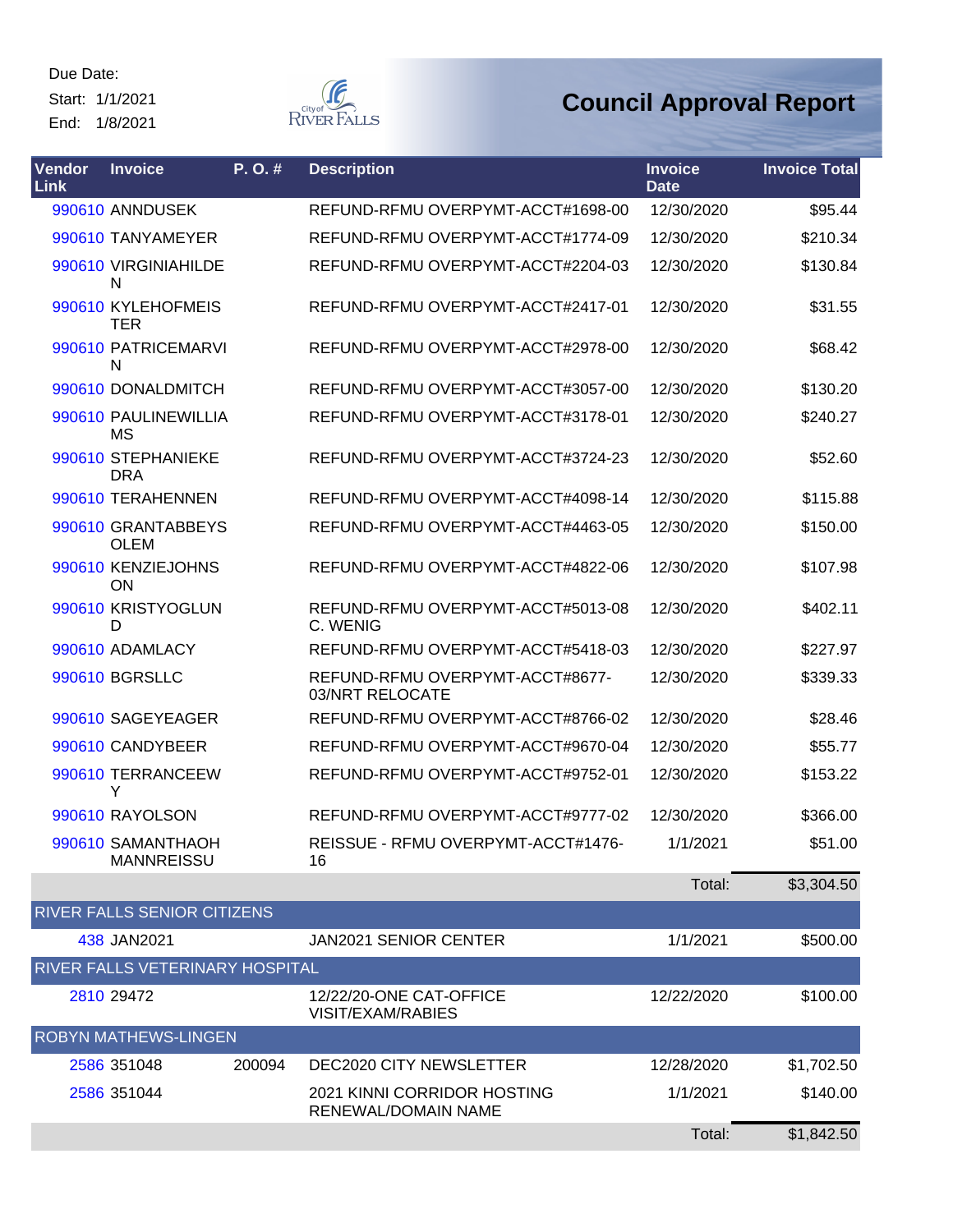Start: 1/1/2021 End: 1/8/2021



| Vendor<br>Link       | <b>Invoice</b>                             | P.O.#  | <b>Description</b>                                      | <b>Invoice</b><br><b>Date</b> | <b>Invoice Total</b> |
|----------------------|--------------------------------------------|--------|---------------------------------------------------------|-------------------------------|----------------------|
| <b>ROOT, TERRY L</b> |                                            |        |                                                         |                               |                      |
|                      | 4684 OCT2020                               |        | OCT2020-LIBRARY PRESENTER-CLIMATE<br><b>CHANGE</b>      | 12/31/2020                    | \$150.00             |
|                      | RYAN MECHANICAL INC                        |        |                                                         |                               |                      |
|                      | 3311 20-1551                               | 200381 | REPLACE LIBRARY WATER HEATER                            | 12/31/2020                    | \$5,940.00           |
|                      | <b>SCHINDLER ELEVATOR CORP</b>             |        |                                                         |                               |                      |
|                      | 444 8105492202-<br><b>JANFEB</b>           |        | JAN/FEB2021-LIBRARY-ELEVATOR PREV<br><b>MAINTENANCE</b> | 1/1/2021                      | \$360.00             |
|                      | <b>SPRINT WIRELESS</b>                     |        |                                                         |                               |                      |
|                      | 625 LCI-345971                             |        | POLICE DEPT-SIX UNITS-TOWER SEARCH                      | 12/22/2020                    | \$300.00             |
|                      | ST CROIX COUNTY TREASURER                  |        |                                                         |                               |                      |
|                      | 252 DEC2020                                |        | DEC2020-JAIL, DWI & INTERLOCK                           | 12/30/2020                    | \$350.00             |
|                      | <b>STAPLES INC - VT</b>                    |        |                                                         |                               |                      |
|                      | 2376 #DET10146807/<br><b>DEC2020</b>       |        | DEC2020 - CITY DEPTS-OFFICE SUPPLIES<br>ORDERED         | 12/31/2020                    | \$2,060.60           |
|                      | 2376 3451503507                            |        | <b>CREDIT ON ACCOUNT-TAX REFUND</b>                     | 12/31/2020                    | $-$3.77$             |
|                      |                                            |        |                                                         | Total:                        | \$2,056.83           |
| <b>STATE OF WI</b>   |                                            |        |                                                         |                               |                      |
|                      | 259 DEC2020                                |        | DEC2020-PENALTY ASSESSMENT-RF<br>MUNIC COURT COSTS      | 12/30/2020                    | \$2,673.90           |
|                      | <b>SYLVANDER HEATING INC</b>               |        |                                                         |                               |                      |
|                      | 15 79070                                   |        | DEC2020-MISC PARTS PICKED UP BY CITY                    | 12/29/2020                    | \$97.51              |
|                      | 15 79074                                   |        | <b>EMS-ALLINA BLDG FURNACE MAINT-</b><br><b>DEC2020</b> | 12/30/2020                    | \$180.00             |
|                      |                                            |        |                                                         | Total:                        | \$277.51             |
| <b>T KROLL'S INC</b> |                                            |        |                                                         |                               |                      |
|                      | 4584 1813                                  |        | <b>18 CUBIC YARDS BLACK DIRT</b>                        | 12/1/2020                     | \$396.00             |
| <b>TIM RIXMANN</b>   |                                            |        |                                                         |                               |                      |
|                      | 4234 2020SAFETYRE<br><b>IMBURSEM</b>       |        | 2020 SAFETY FOOTWEAR<br><b>REIMBURSEMENT</b>            | 12/31/2020                    | \$148.53             |
|                      | TOLTZ, KING, DUVALL, ANDERSON & ASSOCIATES |        |                                                         |                               |                      |
|                      | 2172 002020005066                          | 190089 | NOV2020-ST CROIX STREET OUTFALL<br><b>FINAL DESIGN</b>  | 12/1/2020                     | \$1,150.06           |
|                      | UNIVERSITY OF WISCONSIN SYSTEM             |        |                                                         |                               |                      |
|                      | 330 660002                                 |        | DEC2020 FLUORIDE                                        | 12/31/2020                    | \$52.00              |
|                      | 330 650902                                 |        | 2021 BLIND STANDARDS FOR LAB QUALITY<br><b>CONTROL</b>  | 1/1/2021                      | \$649.00             |
|                      |                                            |        |                                                         | Total:                        | \$701.00             |